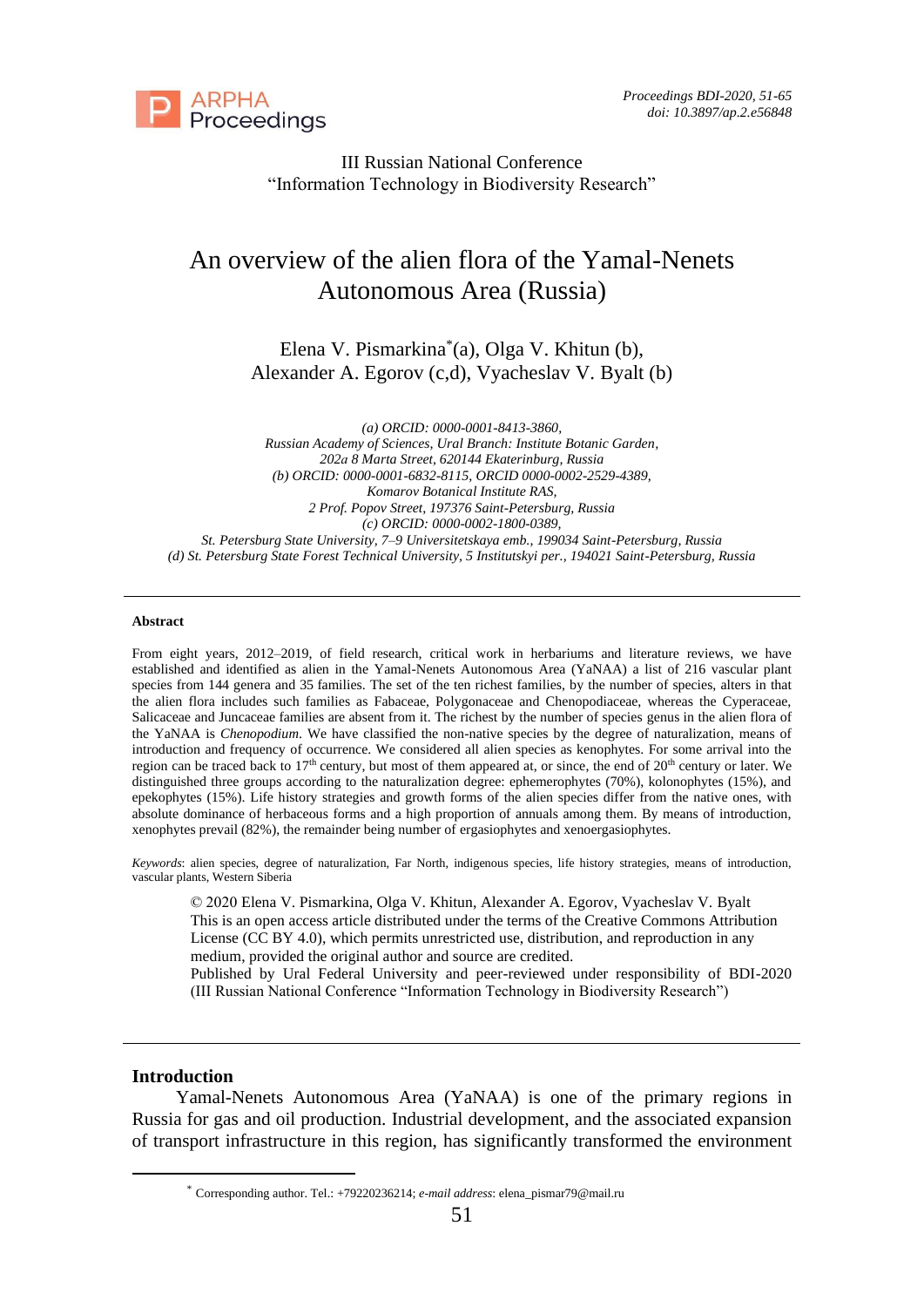and in particular facilitated the migration of non-native species into the local flora. Immigrant alien species first appear at and then spread along the roadsides and road pads, railway pads, ruderal sites, around airports and railway stations; also at river's alluvium. The results of the invasion of aggressive alien species can be catastrophic for native ecosystems, while on the other hand the appearance of new species is an enrichment of local floras, which, in the West Siberian North, are normally very species poor. Monitoring of alien species should become a part of future regional floristic studies.

There is significant information in the literature about the diversity of vascular plants in the YaNAA, including non-published herbarium collections (Pismarkina 2014a). "Flora of Western Siberia" (Krylov 1927–1964), "The Arctic Flora of the USSR" (Tolmachev 1960–1987) and "Flora of Siberia" (Krasnoborov et al. 1987–1997; Malyschev et al. 2003) are the most valuable sources, though even in such fundamental works information about alien species is minimal. In "Conspectus florae Sibiriae" (Baikov 2005) and "Conspectus florae Rossiae Asiaticae" (Baikov 2012), mainly based on the material from "Flora of Siberia", there is very limited information about the distribution of species within the individual administrative units. Books summarizing the results of the inventory and analysis of the flora of several regions within the YaNAA were devoted to the Polar Urals (Knyazev et al. 2006), the Yamal Peninsula (Rebristaya 2013), the Upper Taz State Reserve (Neshataev et al. 2002) and the floodplain of the Taz River (Titov and Potokin 2001). However, these also provide little information about non-native species. The most useful information about the synanthropic component of flora was found in the monograph of Dorogostayskaya (1972) and papers by Trotsenko (1990), Vilchek and Kuznetsov (1996), Ishbirdin et al. (1996) and Khozyainova (2007).

Plant specimens from the YaNAA are preserved in the Herbarium of Komarov Botanical Institute RAS (LE), the D.P. Syreishchikov Herbarium of the Moscow State University (MW), the P.N. Krylov Herbarium of the Tomsk State University (TK), the Herbarium of the Main Botanical Garden of the Russian Academy of Sciences (MHA), and I.P. Borodin Herbarium of the St. Petersburg State Forest Technical University (KFTA).

Although much floristic information has been achieved for more than a century, summary publication about the flora of the YaNAA is still absent. The totality of nonnative species that has entered the region has not been a subject of any special investigation.

# **Methods**

The YaNAA is situated in the North of West Siberia. The northernmost point of the YaNAA lies at approximately 73°20′N and the southernmost at 62°N. The region stretches throughout the three bioclimatic zones: tundra (including Arctic tundra, Northern and Southern Hypoarctic tundra subzones), forest-tundra and taiga (including northern and middle taiga subzones) (Larin 2004).

The high latitude location of the YaNAA, its remoteness from warm air and water masses and the plain topography determine its sharply continental climate. Winters last almost eight months with minimum temperatures as low as  $-59^{\circ}$ C. Summers though short and cool may have some days, in the southern part of the region, with temperatures as high as +30–34°С. Summer isotherms follow latitudinal direction and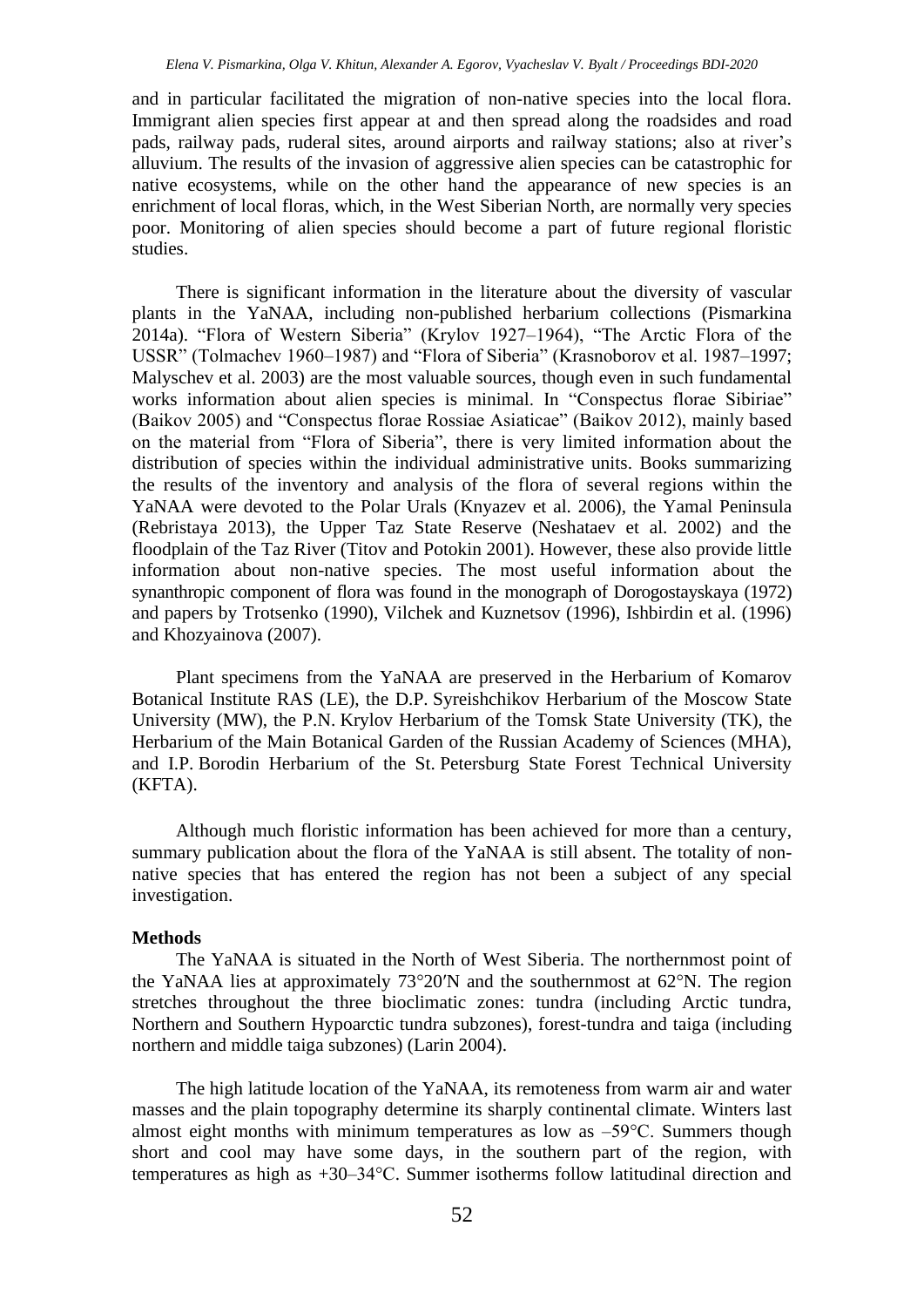change from a mean July temperature of  $+4^{\circ}$ C in the north to  $+16^{\circ}$ C in the south. Winter isotherms have meridional direction and the mean January temperature changes from  $-22^{\circ}\text{C}$  in the western part of the region to  $-27^{\circ}\text{C}$  in the eastern part (Larin 2004). Permafrost underlain the terrain.

We studied the alien fraction of the YaNAA flora from 2012 to 2019, carrying out flora surveys in the majority of towns (Salekhard, Labytnangi, Nadym, Novy Urengoi, Gubkinskii, Noyabrsk, Tarko-Sale) and in several bigger settlements of the region (Pangody, Priozernyi, Yagelnyi, Tazovskii, Korotchaevo, Aksarka, Kharp, Novy Port, Bovanenkovo) (Fig. 1). We carried out 22 expeditions and examined approximately 20 000 herbaria specimens of alien and native species. Field investigations were performed in the form of daily excursions, commonly designed by the route method (Scherbakov and Mayorov 2006).



**Figure 1.** Location of the study sites on the map Yamal-Nenets Autonomous Area: 1 – Salekhard, 2 – Labytnangi, 3 – Nadym, 4 – Novy Urengoy, 5 – Gubkinsky, 6 – Noyabrsk, 7 – Tarko-Sale, 8 – Pangody, 9 – Priozerny, 10 – Yagelny, 11 – Tazovsky, 12 – Korotchaevo, 13 – Aksarka, 14 – Kharp, 15 – Novy Port, 16 – Bovanenkovo, 17 – floodplain of the Nuny-Yakha river, 18 – Pravokhettinsky.

As "alien" (synonyms: exotic, introduced, non-native, non-indigenous, adventive) we consider species, which appearance in the study region was not connected with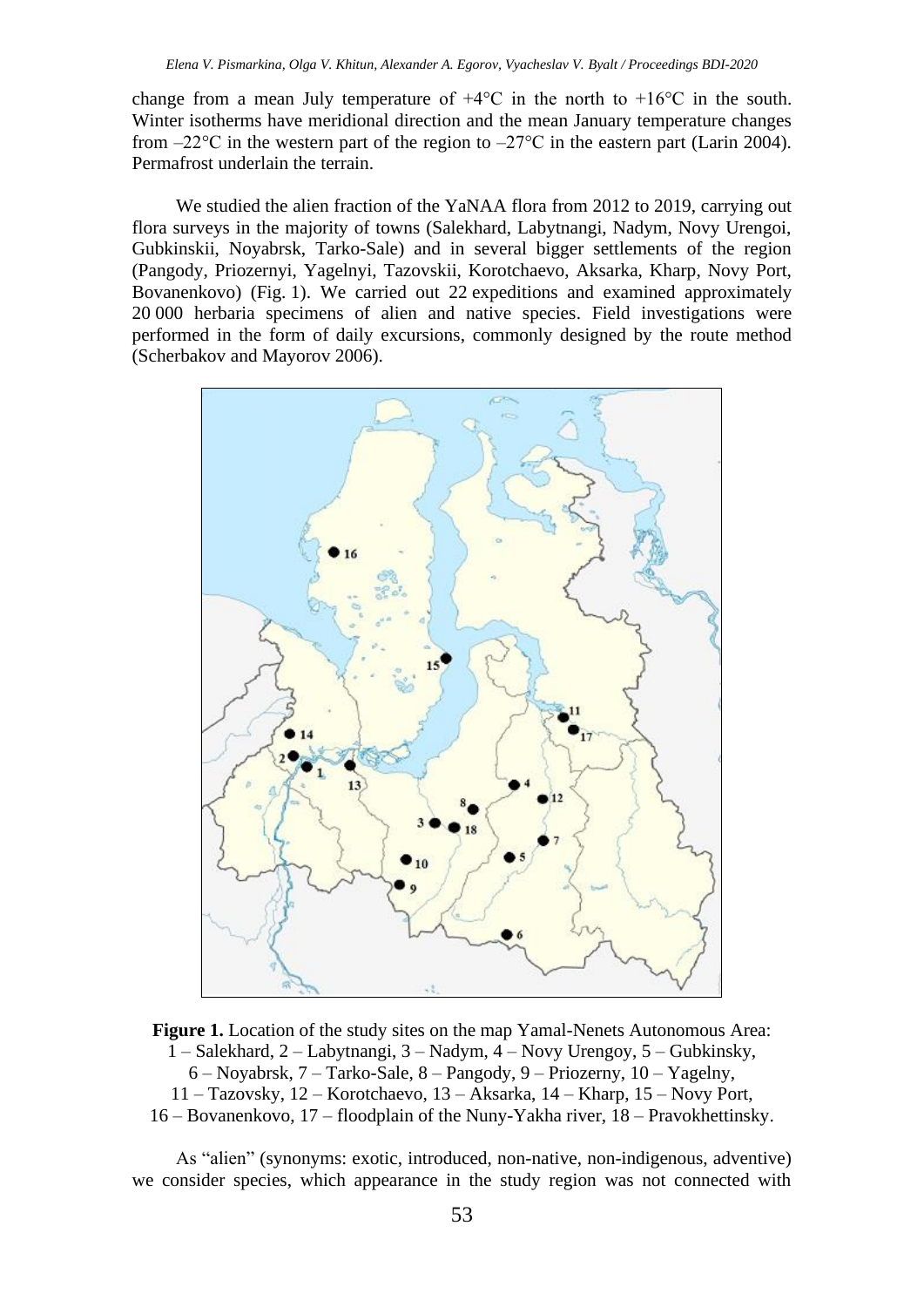natural flora genesis, but is the result of human economic activity, primarily anthropogenic disturbance of plant and soil cover. The absence of natural predators (phytophagous insects and pathogens) often enables exotic species (Tuganaev and Puzyrev 1988; Burda 1991).

While working with literature and herbarium specimens we took into account information about the presence of the species in natural or anthropogenic habitats within YaNAA borders and adressed the following questions:

1) Is the presence of a species in any specific locality connected with any anthropogenic activity?

2) Is the species adventive throughout the whole YaNAA territory?

If the species is native in one part of the region, and in another part, usually northwards, it is obviously adventive, we did not include it in the alien fraction. To evaluate the modern range of the species of the regional flora, along with literature, we used also internet resources (Afonin et al. 2008; GBIF 2020a, 2020b, 2020c; Pismarkina 2018–2019).

For the analysis of the alien flora by the degree of naturalization and the means of introduction, we used the classification by F.G. Schroeder (Schroeder 1969; Ignatov et al. 1990).

For the analysis of alien flora by the species occurrence frequency, we used the following scale:

- solitary: species found in one locality in the YaNAA;
- very rarely: species found in 2–5 locаlities;
- rarely: species found in 6–10 localities;
- often: species is known from 11–15 localities;
- commonly: species found in 16 or more localities.

Our field work in the YaNAA in 2012–2019 is reported in a number of publications (Byalt et al. 2017, 2020; Byalt and Egorov 2019a, 2019b; Pismarkina 2014a, 2014b, 2019; Pismarkina and Khitun 2019; Pismarkina and Bystrushkin 2019, 2020; Pismarkina et al. 2019). Our data, critical check of the herbaria specimens in the mentioned above herbariums (LE, MW, SVER, TK) and literature references, followed by nomenclature control according to the website "Plants of the World Online" (POWO 2019), allow us to present a list of 216 species from 144 genera and 35 families in the alien fraction of the regional flora of the YaNAA. Previously, we wrote about 190 alien species (Pismarkina et al. 2018), an additional 26 species appeared due to new findings, new identifications and re-identifications of herbaria specimens. In 2019–2020, we reviewed the list of the alien species and only information that was confirmed by a possession of a herbaria specimen was used. Therefore, species known in the YaNAA only from literature reference were not included in our list.

### **Results**

The alien species portion contributes only 20.3% of total regional flora. There are several reasons for such a low proportion, compared to regions that lie further south:

1) Geographical position in the north of West Siberia. Here, not only naturalization, but even encroachment of new species (mainly originated from more southern regions), is difficult due to the climatic and biological barriers;

2) Relative "youth" of synanthropic component of regional flora;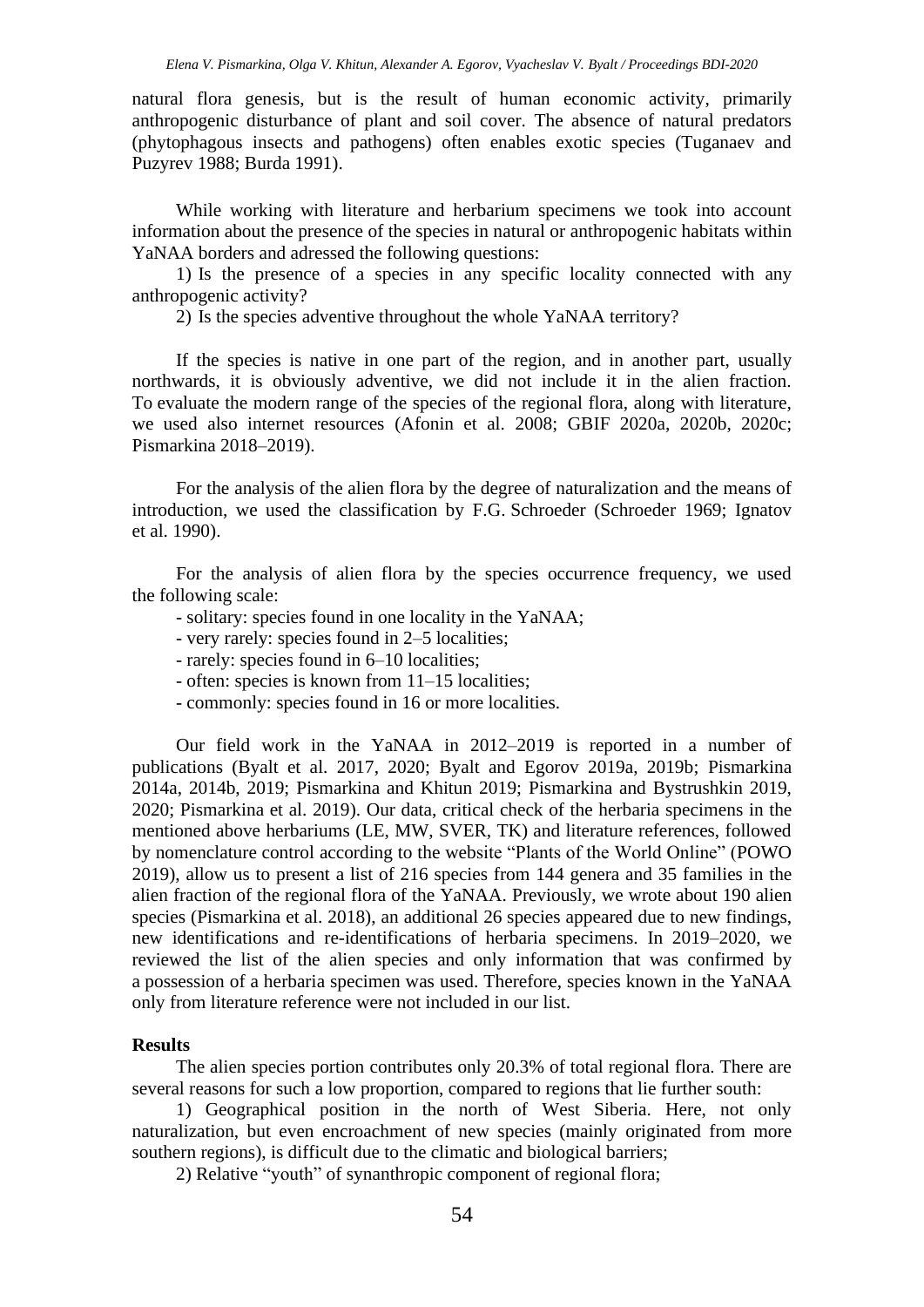3) The limited number of publications devoted to adventive plants since the work of Dorogostayskaya (1972).

### *Taxonomic structure*

The following 11 families are the richest, in terms of the number and proportion (%) of species in the non-native fraction of the YaNAA regional flora: Asteraceae (31 species, 14.8%), Poaceae (28 species, 13.0%), Brassicaceae (22 species; 10.2%), Fabaceae (19 species; 8.8%), Caryophyllaceae, Polygonaceae and Chenopodiaceae (12 species, or 5.6% in each); Apiaceae (10 species, 4.6%); Rosaceae (9 species; 4.2%), Lamiaceae and Plantaginaceae (7 species, or 3.2% in each). The Boraginaceae, Ranunculaceae, and Scrophulariaceae families contain 4 species, or 1.9% each; Rubiaceae, Solanaceae, Urticaceae contain 3 species (1.4%) each); the Cucurbitaceae, Geraniaceae, Onagraceae, Papaveraceae, Typhaceae families contain 2 species (0.9%) each, and Equisetaceae, Amaranthaceae, Cannabaceae, Convolvulaceae, Cuscutaceae, Dipsacaceae, Euphorbiaceae, Hydrophyllaceae, Malvaceae, Primulaceae, Violaceae, Alliaceae, Lemnaceae are represented by a single species.

The positions of the richest families, in terms of the number and proportion of species, differ in the indigenous and alien flora (Table 1). For example, Asteraceae in the native part of flora occupies the second place. The proportion of such families as Brassicaceae and Polygonaceae increased in the non-native fraction compared to aboriginal. Families, which in the indigenous flora are represented by 1 to 7 species (Plantaginaceae, Boraginaceae, Lamiaceae), in the alien flora are among the ten richest. Rosaceae keeps its position, whereas proportion of Ranunculaceae and Caryophillaceae decreased in the alien fraction compared to the indigenous flora. In the alien flora, we did not find representatives of Cyperaceae, Juncaceae and Saxifragaceae, whereas these families are among the richest twelve in the native fraction. In the indigenous flora Chenopodiaceae is absent, while within the alien flora it is represented by 12 species.

|                     | Number (n) and proportion (%) of species |      |                  |                  |
|---------------------|------------------------------------------|------|------------------|------------------|
| Family              | Indigenous flora                         |      | Alien flora      |                  |
|                     | n                                        | $\%$ | n                | $\%$             |
| Poaceae             | 93                                       | 11.0 | 28               | 13.0             |
| Asteraceae          | 85                                       | 10.5 | 32               | 14.8             |
| Cyperaceae          | 83                                       | 9.8  | $\Omega$         | $\Omega$         |
| Caryophyllaceae     | 54                                       | 6.4  | 12               | 5.6              |
| Ranunculaceae       | 51                                       | 6.0  | 4                | 1.9              |
| <b>Brassicaceae</b> | 37                                       | 4.4  | 22               | 10.2             |
| Rosaceae            | 37                                       | 4.4  | 9                | 4.2              |
| Scrophulariaceae    | 35                                       | 4.1  | 3                | 1.4              |
| Salicaceae          | 32                                       | 3.8  | $\boldsymbol{0}$ | $\boldsymbol{0}$ |
| Juncaceae           | 25                                       | 2.9  | $\theta$         | $\boldsymbol{0}$ |
| Polygonaceae        | 22                                       | 2.6  | 12               | 5.6              |
| Saxifragaceae       | 20                                       | 2.4  | $\boldsymbol{0}$ | $\boldsymbol{0}$ |
| Fabaceae            | 17                                       | 2.0  | 19               | 8.8              |
| Apiaceae            | 15                                       | 1.8  | 10               | 4.6              |

**Table 1.** The numerically richest plant families in the indigenous and alien flora of the YaNAA.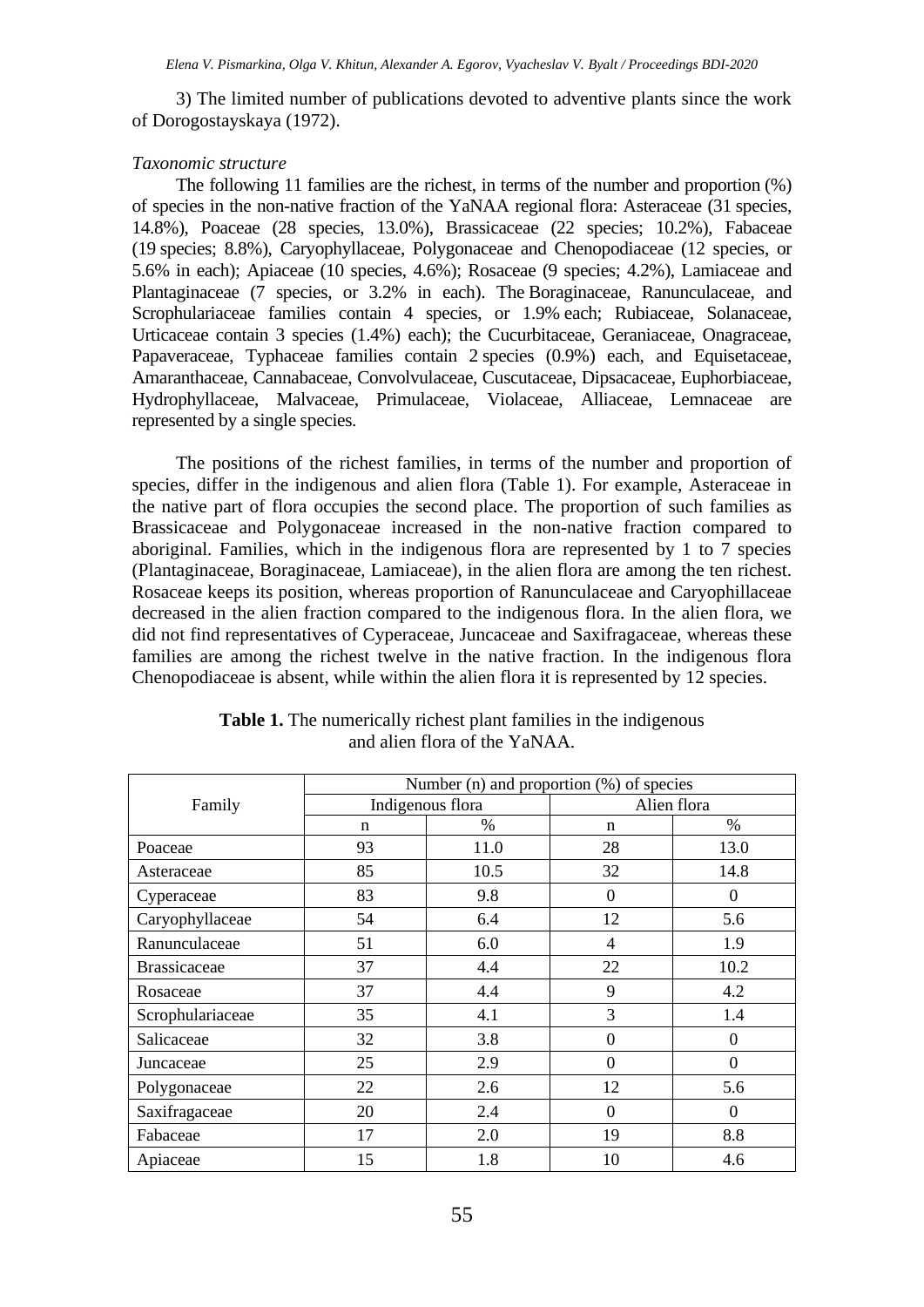The richest by the number of species genus in the alien flora of the YaNAA is *Chenopodium* (10 species). It is followed by *Plantago* (7 species), *Trifolium* (6 species), *Rumex* (5 species), *Lolium* (5 species). Genera *Amaranthus*, *Artemisia*, *Centaurea*, *Helianthus*, *Sonchus*, *Brassica*, *Galeopsis*, *Polygonum*, *Galium*, and *Urtica* contain 3 species each. Genera *Bidens*, *Cirsium*, *Lactuca*, *Lappula*, *Barbarea*, *Camelina*, *Lepidium*, *Raphanus*, *Sinapis*, *Sisymbrium*, *Coccyganthe*, *Dianthus*, *Gypsophila, Silene*, *Medicago*, *Melilotus*, *Epilobium*, *Fagopyrum*, *Aquilegia*, *Geum*, *Potentilla,Veronica*, *Solanum*, *Alopecurus*, *Avena*, *Echinochloa*, *Elymus, Hordeum*, *Poa,* and *Typha* contain 2 species each. More than a half of genera in the alien flora of the YaNAA are monotypic (contain 1 species): *Equisetum*, *Carum*, *Cenolophium*, *Chaerophyllum*, *Conium*, *Coriandrum*, *Eryngium*, *Kadenia*, *Pastinaca*, *Seseli*, *Achillea*, *Arctium*, *Carduus*, *Cichorium*, *Conyza*, *Cota*, *Galinsoga*, *Leontodon*, *Lepidotheca*, *Leucanthemum*, *Picris*, *Senecio*, *Jacobaea*, *Tripleurospermum*, *Tussilаgo*, *Echium*, *Anchusa*, *Armoracia*, *Berteroa*, *Bunias*, *Catolobus*, *Descurainia*, *Erysimum*, *Neslia*, *Thlaspi*, *Cannabis*, *Agrostemma*, *Cerastium*, *Spergula*, *Spergularia*, *Stellaria*, *Viscaria*, *Atriplex*, *Beta*, *Convolvulus*, *Cucumis*, *Cucurbita*, *Cuscuta*, *Knautia*, *Euphorbia*, *Anthyllis*, *Astragalus*, *Cytisus*, *Lathyrus*, *Lotus*, *Lupinus*, *Onobrychis*, *Pisum*, *Vicia*, *Erodium*, *Geranium*, *Phacelia*, *Glechoma*, *Nepeta*, *Origanum*, *Prunella*, *Malva*, *Chelidonium*, *Papaver*, *Fallopia*, *Persicaria*, *Primula*, *Leptopyrum*, *Ranunculus*, *Argentina*, *Rosa*, *Rubus*, *Sorbaria*, *Linaria*, *Pedicularis*, *Hyoscyamus*, *Viola*, *Allium*, *Lemna*, *Agropyron*, *Anisantha*, *Apera*, *Bromus*, *Dactylis*, *Panicum*, *Phalaris*, *Phleum*, *Puccinellia*, *Secale*, *Triticum* (totally 98 genera).

#### *Frequency of occurrence and degree of naturalization*

The majority of the alien species were found in the YaNAA one to five times (i.e., "solitary" or "very rarely"), there are 87 and 80 species respectively in these categories, and thus 77.3% of the alien species we found. Thirty species we categorized as occurring "rarely" (13.9%). Species recorded as "often" and "commonly" (11 and 8 species respectively) contributed only 8.9% of the alien flora.

Extensive introduction of alien species to the north of West Siberia started concurrently with the migration of people from European Russia  $(17<sup>th</sup>$  century onwards), but it became more intensive during the period of gas and oil exploration and industrial development. Therefore, all non-native species in the flora of YaNAA are kenophytes, including the oldest grains and the weeds accompanying them, which in European part of Russia and in the south of Siberia are considered as archaeophytes (e.g., *Hordeum vulgare* L., *Chenopodium album* L., *Triticum aestivum* L., *Chenopodium rubrum* L., *Centaurea cyanus* L.).

By the degree of naturalization in the alien flora of the YaNAA we distinguished three groups: ephemerophytes, kolonophytes and epekophytes. We did not find agriophytes, i.e., species that settle in natural habitats. We also analyzed the distribution of species with different degrees of naturalization by occurrence frequency grouping. The aim of this analysis was to illustrate the current distribution of species with different degrees of naturalization in the study region (Fig. 2).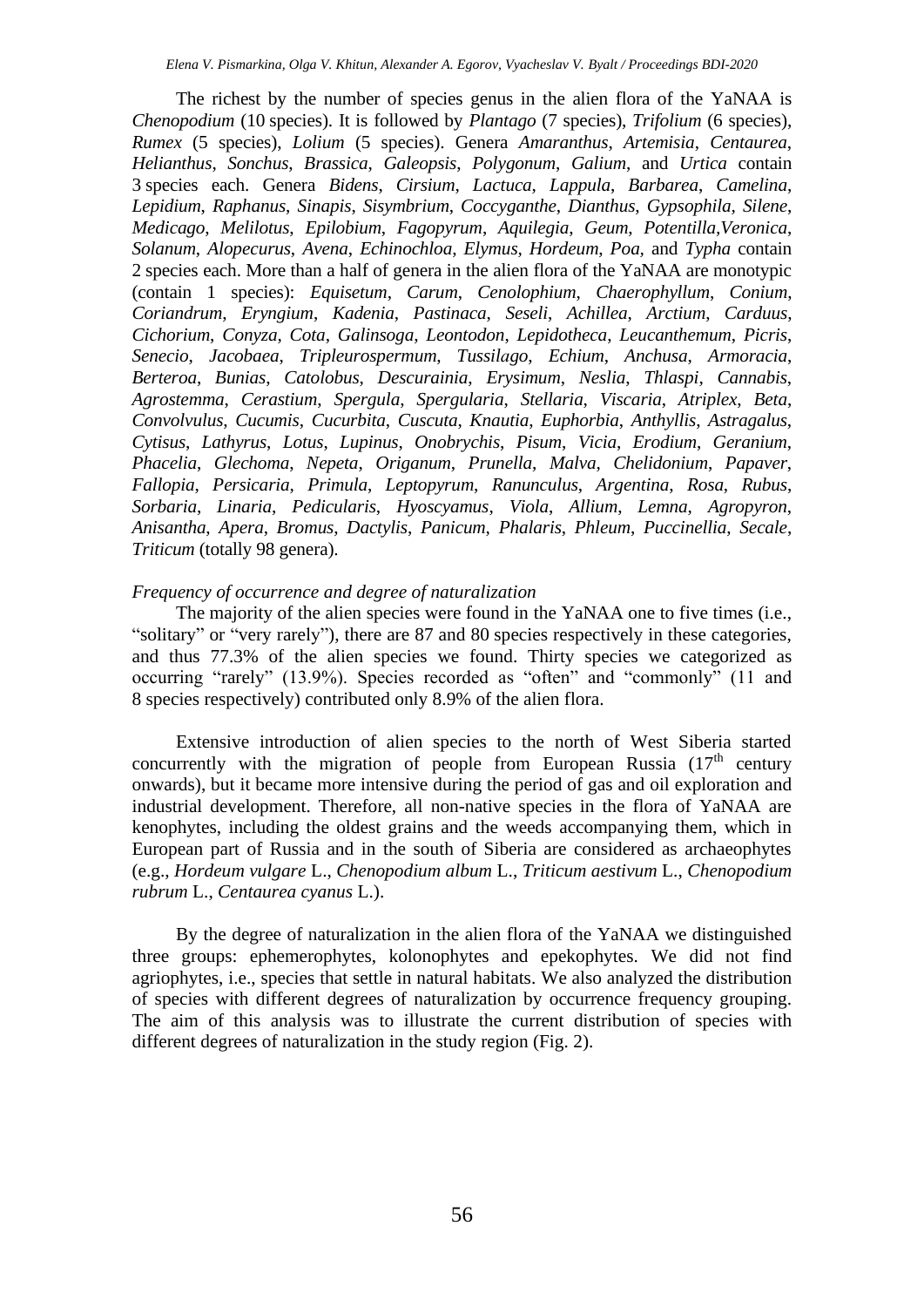

**Figure 2.** Distribution (%) of the alien species with different degrees of naturalization by the occurrence frequency in the alien flora of the YaNAA.

Ephemerophytes, i.e., species with low ability to naturalization, which occur temporarily in human-made habitats are the most numerous group among the non-native species. We classified 151 species into this group. Almost half of them (75 species) we found only in a single locality. The majority of these species we observed and collected during 2012–2019, often for the first time in the YaNAA: *Amaranthus blitoides* S. Wats., *Cenolophium denudatum* (Hornem.) Tutin, *Chaerophyllum aureum* L., *Conium maculatum* L., *Coriandrum sativum* L., *Kadenia dubia* (Schkuhr) Lavrova et V. Tichom., *Pastinaca sativa* L., *Seseli libanotis* (L.) W.D.J. Koch, *Achillea nobilis* L., *Artemisia dracunculus* L., *Bidens radiata* Thuill., *B. tripartita* L., *Erigeron canadensis* L., *Galinsoga parviflora* Cav., *Helianthus tuberosus* L., *Picris hieracioides* L., *Jacobaea vulgaris* Gaertn., *Sonchus asper* (L.) Hill, *Echium vulgare* L., *Anchusa arvensis* (L.) M. Bieb., *Erysimum canescens* Roth, *Lepidium densiflorum* Schrad., *Neslia paniculata* (L.) Desv., *Sinapis alba* L., *Sisymbrium volgense* M. Bieb. ex E. Fourn., *Silene flos-cuculi* (L.) Greuter & Burdet, *Viscaria vulgaris* Röhl., *Dianthus chinensis* L., *Gypsophila elegans* Bieb., *Chenopodium polyspermum* L., *Ch. desiccatum* var. *leptophylloides* (Murr) Wahl, *Cucumis sativus* L., *Cucurbita pepo* L., *Cuscuta europaea* L., *Knautia arvensis* (L.) Coult., *Lathyrus tuberosus* L., *Onobrychis viciifolia* Scop., *Geranium sibiricum* L., *Galeopsis speciosa* Mill., *Nepeta cataria* L., *Origanum vulgare* L., *Prunella vulgaris* L., *Malva pusilla* Sm., *Epilobium adenocaulon* Hausskn., *Chelidonium majus* L., *Papaver somniferum* L., *Plantago maxima* Juss. et Jacq., *P. major subsp. intermedia* (Gilib.) Large, *Polygonum sabulosum* Worosch., *Rumex obtusifolius* L., *R. rossicus* Murb., *Primula elatior* (L.) Hill., *Aquilegia atrata* Koch, *Galium spurium* L., *Viola arvensis* Murr., *Lemna turionifera* Landolt, *Echinochloa crus-galli* (L.) Beauv., *E. esculenta* (A. Braun) H. Scholz, *Lolium arundinaceum* (Schreb.) Dabrysh, *L. remotum* Schrank, *Panicum miliaceum* L. and *Phalaris canariensis* L. Some other ephemerophytes (*Amaranthus albus* L., *Lactuca sativa* L., *Agrostemma githago* L., *Beta vulgaris* L., *Pisum sativum* L., *Epilobium ciliatum* Rafin., *Fagopyrum esculentum* Moench, *Leptopyrum fumarioides* (L.) Rchb., *Hyoscyamus niger* L., *Bromus tectorum* L., *Hordeum vulgare*, *Poa compressa* L.) were collected in the YaNAA by other authors in the  $20<sup>th</sup>$  century.

Totally 58 ephemerophytes were classified in group "very rarely", i.e., found in 2–5 localities: *Amaranthus retroflexus* L., *Eryngium planum* L., *Artemisia absinthium* L.,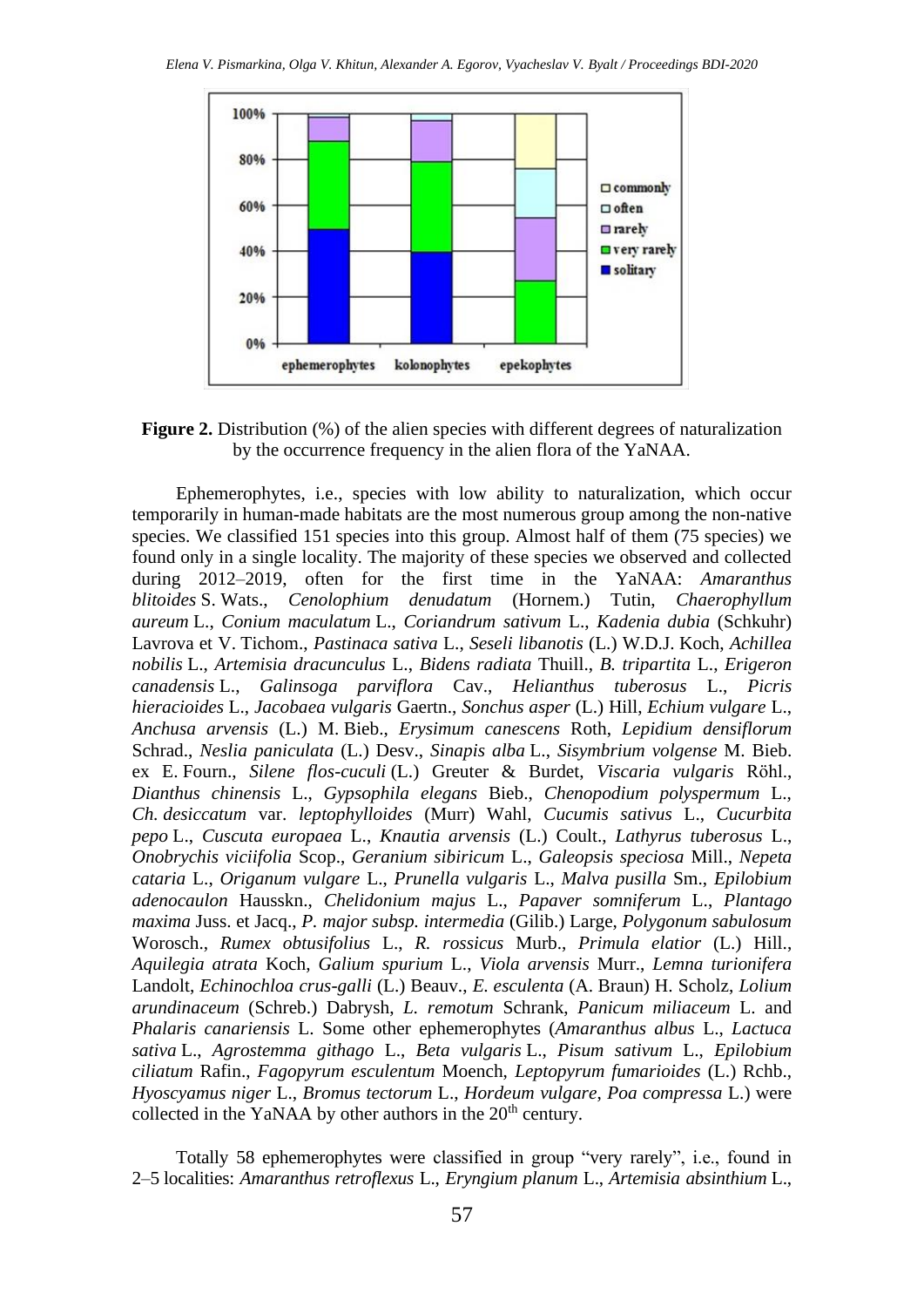*Centaurea jacea* L., *Catolobus pendulus* (L.) Al-Shehbaz, *Berteroa incana* (L.) DC., *Brassica napus* L., *Bunias orientalis* L., *Camelina microcarpa* Andrz., *Raphanus raphanistrum* L., *Sinapis arvensis* L., *Cannabis sativa* L., *Atriplex prostrata* Boucher ex DC., *Chenopodium glaucum* L., *Astragalus danicus* Retz., *Lotus corniculatus* L., *Medicago falcata* L., *Erodium cicutarium* (L.) L`Her., *Galeopsis tetrahit* L., *Plantago depressa* Willd., *Rumex crispus* L., *Ranunculus polyanthemos* L., *Argentina anserina* (L.) Lindl., *Galium mollugo* L., *Veronica spicata* L., *Agropyron cristatum* (L.) Gaertn., *Apera spica-venti* (L.) Beauv. and others.

There are 16 ephemerophytes with the frequency of occurrence "rarely" in this region: *Cota tinctoria* (L.) J. Gay, *Centaurea cyanus*, *Barbarea stricta* Andrz. ex Besser, *B. vulgaris* R. Br., *Descurainia sophia* (L.) Webb ex Prantl, *Cerastium fontanum* subsp. *vulgare* (Hartm.) Greuter & Burdet, *Medicago sativa* L., *Trifolium medium* L., *Vicia hirsuta* (L.) S.F. Gray, *Galeopsis bifida* Boenn., *Glechoma hederacea* L., *Rumex longifolius* DC., *R. pseudonatronatus* (Borb.) Borb. ex Murb., *Urtica urens* L., *Avena sativa* L., and *Puccinellia distans* (Jacq.) Parl.

Only two ephemerophytes occur "often", *Brassica rapa* L. and *Dactylis glomerata* L., they are both used in lawn and arable field grass mixtures and therefore are repeatedly introduced into the region.

Kolonophytes are the species that form sustainable populations in the area of invasion. We classified 32 species in this group. There are 13 kolonophytes with solitary occurrence frequency: *Equisetum hyemale* L., *Sonchus oleraceus* L., *Armoracia rusticana* Gaertn., Mey. et Schreb., *Gypsophila paniculata* L., *Cytisus ruthenicus* (Fisch. ex Wol.) Klask., *Lupinus polyphyllus* Lindl., *Rosa glabrifolia* C.A. Mey ex Rupr., *Pedicularis sibirica* Vved., *Urtica angustifolia* Fisch. ex Hornem., *Alopecurus arundinaceus* Poir., *A. geniculatus* L., *Typha angustifolia* L.

A further 13 kolonophytes that were found "very rarely": *Carduus crispus* L., *Scorzoneroides autumnalis* (L.) Moench, *Sonchus arvensis* L., *Tussilago farfara* L., *Euphorbia esula* subsp. *tommasiniana* (Bertol.) Kuzmanov, *Trifolium montanum* L., *Plantago media* L., *Geum aleppiсum* Jacq., *G. urbanum* L., *Sorbaria sorbifolia* (L.) A. Br., *Galium album* Mill., *Elymus sibiricus* L. and *Typha latifolia* L. Six kolonophytes occur rarely (*Cirsium arvense* (L.) Scop., *Potentilla intermedia* L., *P. supina* L., *Rubus idaeus* L., *Lolium perenne* L., *Phleum pratense* L.) and only *Lolium pratense* (Huds.) Dabrysh, occurs "often".

Epekophytes are a group of species that spread through human-made habitats. None of 33 species classified as epekophytes in the YaNAA belonged to the occurrence frequency group "solitary". Nine epekophytes occur "very rarely": *Anthyllis vulneraria* L.*, Carum carvi* L., *Lactuca tatarica* (L.) C.A. Mey., *Sisymbrium loeselii* L., *Silene tatarica* (L.) Pers., *Chenopodium acerifolium* Andrz., L., *Persicaria maculosa* (L.) S.F. Gray, *Convolvulus arvensis* L., *Linaria vulgaris* Mill. Species in this group behave differently. Thus, *Anthyllis vulneraria* and *Persicaria maculosa*, were found in 2013 and 2014, and they still grow at those same sites but they did not spread to other sites in the region, whereas all other species expanded during the later years of our study to the new settlements. For example, *Sisymbrium loeselii* was first recorded in Noyabrsk in 2013, in 2017 we observed it in many places in Novy Urengoi, and in 2019 – in abandoned lawns and wastelands in Nadym.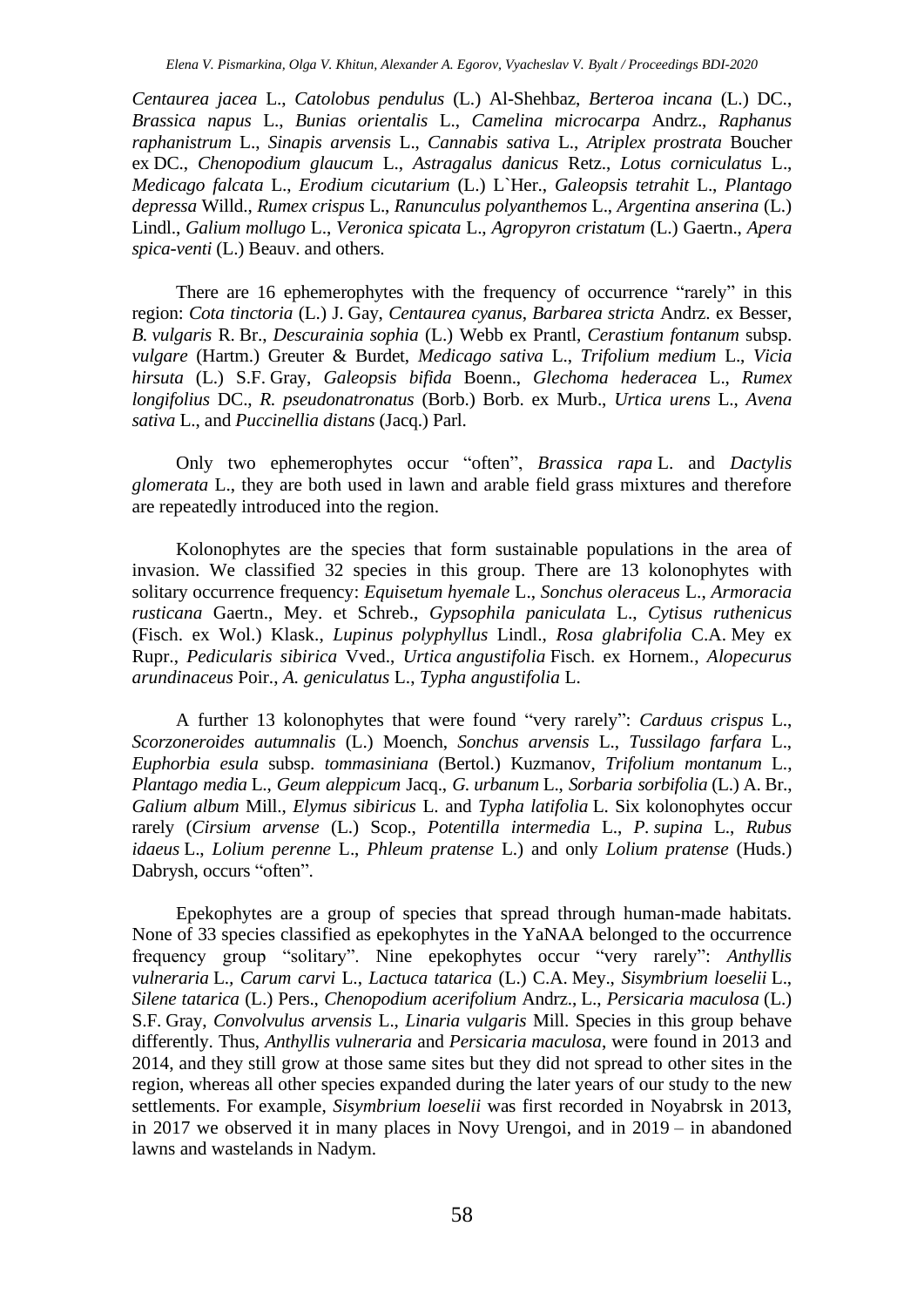In the YaNAA epekophytes that occur often or commonly are most characteristic of urban landscapes. These groups contain seven (*Pimpinella saxifrage* L., *Leucanthemum vulgare* Lam., *Senecio vulgaris* L., *Melilotus officinalis* (L.) Pall., *Trifolium pratense* L., *Urtica dioica* L., *Hordeum jubatum* L.) and eight (*Matricaria discoidea* DC., *Capsella bursa-pastoris* (L.) Medik., *Stellaria media* (L.) Vill., *Chenopodium album*, *Trifolium repens* L., *Plantago major* L., *Polygonum aviculare* L. s. l. and *Elymus repens* (L.) Gould.) species respectively.

The higher the degree of naturalization, the fewer species achieve it. Long-term observations are necessary to distinguish kolonophytes and ephemerophytes. In contrast to Mayorov et al. (2012), we do not consider all introduced rhizomatous species as kolonophytes. Among the perennial rhizomatous plants, we classified as kolonophytes only those species, that at the time of observation had formed spacious populations and were flowering or fruiting. These are, for example, *Galium album* Mill., *Pedicularis sibirica* Vved., *Urtica angustifolia* Fisch. ex Hornem., *Alopecurus arundinaceus* Poir., *Elymus sibiricus* L., *Lolium pratense*, *L. perenne* L., *Phleum pratense* L., *Typha angustifolia* L., *T. latifolia* L. Taking into account big annual variation in mean temperatures during the vegetation season in the Russian Far North, even such species can die off before managing to form stable autogenous populations.

Epekophytes are clearly distinct in the YaNAA. They are not a transitional group from kolonophytes to agriophytes, when former kolonophytes start successfully spread out, but have not yet manage to encroach new habitats. In this region, as a rule, epekophytes have the highest degree of naturalization among the alien species. We explain this by the specifics of the native ecosystems (taiga, forest-tundra, tundra), which provide harsh phytocoenotic and edaphic barriers to the introduced species. Thick moss and lichen cover; the high acidity, hydrological and thermal regimes of the soil, combine to prevent the settlement of non-native plants. Therefore, exotic plants spread only through anthropogenic habitats. Exceptions do occur such as our 2016 observation of *Hordeum jubatum* in the dry pine forest and *Matricaria discoidea* on the river alluvium in taiga, but such observations are solitary.

#### *Life history strategies and growth forms of alien species*

The non-native flora differs from the indigenous by absolute dominance of herbaceous forms and by the very high proportion of annuals among them. Annuals represent almost 41% (88 species) of the alien flora. Other short living plants are less numerous: biennials (15 species, 7.0%); annuals/biennials (9 species, 4.2%); plants, which complete their life cycle in various time, depending on conditions their life span can vary from 1 or 2 years to several years (9 species, 4.2%). However, perennial herbs (91 species, 42.1%) are the largest group, as they are in the indigenous flora. There are only four species of shrubs (1.2 %) in the non-native flora. Mayorov et al. (2012) reported similar proportions for the alien flora of Moscow city and the Moscow region. It is likely, that the selection of growth forms and life history strategies of alien species is similarly throughout the temperate zone.

Species with different life history strategies exhibit different levels of ability to naturalize. Among annuals, we found 76 ephemerophytes, one kolonophyte and 11 epekophytes. Among biennials, there were 11 ephemerophytes, one kolonophyte and three epekophytes. Perennials were represented by 51 ephemerophytes, 24 kolonophytes and 16 epekophytes. Among species where their life span can vary between biennial or perennial, there are two ephemerophytes and one kolonophyte. Among those species,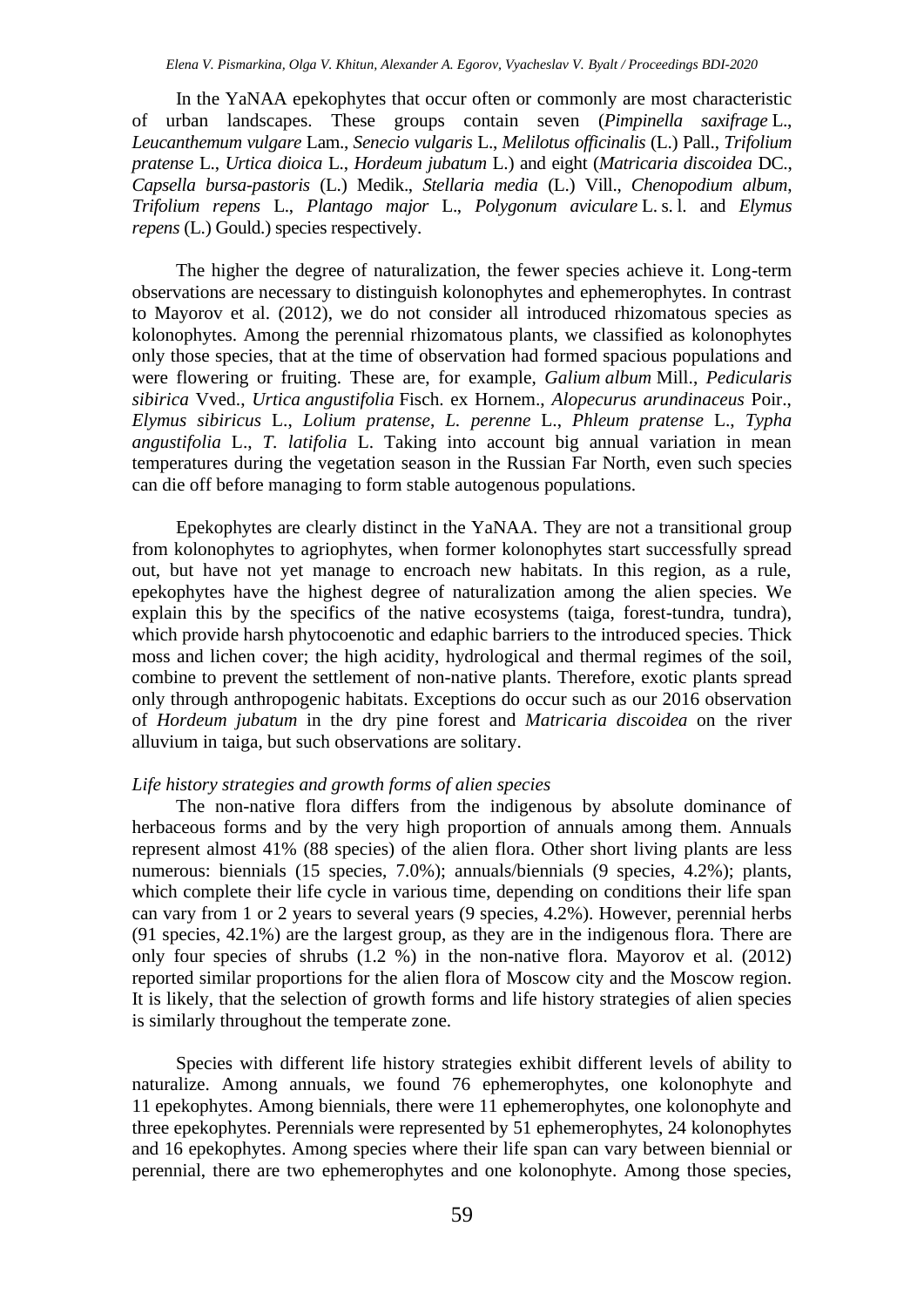which can be either annuals or biennials, there are seven ephemerophytes and two epekophytes. Among the plants, which can live 1 to 2 or several years, there are three ephemerophytes, two kolonophytes and one epekophyte. All shrubs (*Cytisus ruthenicus*, *Rosa glabrifolia*, *Rubus idaeus* and *Sorbaria sorbifolia*) we classified as kolonophytes. Distribution of the species with different degrees of naturalization among the groups with different life history strategies is shown on Fig. 3.



**Figure 3.** Distribution (%) of the species with different degree of naturalization among life history strategies in the alien flora of the YaNAA. 1 – annuals; 2 – biennials, 3 – perennials, 4 – shrubs, 5 – annuals/biennials, 6 – biennials/perennials, 7 – plants with life span that can vary from 1–2 to several years.

The proportion of ephemerophytes is the largest among annuals  $-85.2\%$ , decreasing among the plants with longer life spans. The reason is the inability of annuals and biennials to sustain vegetative reproduction, which decreases their chance to form autogenous populations in the environments of middle and northern taiga with severe continental climate.

#### *Means of introduction*

By means of introduction, xenophytes, i.e., unintentionally introduced species, absolutely prevail (177 species, 81.9% of non-indigenous flora). There are also several (15 species, 6.7%) ergasiophytes, i.e., species escaping from cultivation: *Artemisia dracunculus*, *Jacobaea vulgaris*, *Armoracia rusticana*, *Dianthus barbatus*, *D. chinensis*, *Gypsophila paniculata*, *Papaver somniferum*, *Primula elatior*, *Aquilegia atrata*, *A. vulgaris*, *Rubus idaeus*, *Sorbaria sorbifolia*, *Lolium arundinaceum*, *L. pratense* and *L. perenne*. There are few ergasiophytes because agriculture is poorly developed in this region. We referred 24 species to an intermediate group of xenoergasiophytes: *Coriandrum sativum*, *Cyanus segetum*, *Centaurea jacea*, *Brassica napus*, *B. nigra*, *Sinapis alba*, *S. arvensis*, *Cannabis sativa*, *Trifolium hybridum*, *T. pratense*, *T. repens*, *Lotus corniculatus*, *Medicago falcata*, *M. sativa*, *Rosa glabrifolia*, *Allium ampeloprasum*, *Avena sativa*, *Dactylis glomerata*, *Hordeum jubatum*, *H. vulgare*, *Lolium remotum*, *Phleum pratense*, *Poa angustifolia* and *P. compressa*.

A special group in the flora of the YaNAA is formed by species which distribution ranges lie within the territory of the YaNAA and "alien" they are only outside those ranges. These are the following species *Inula britannica* L., *Erysimum*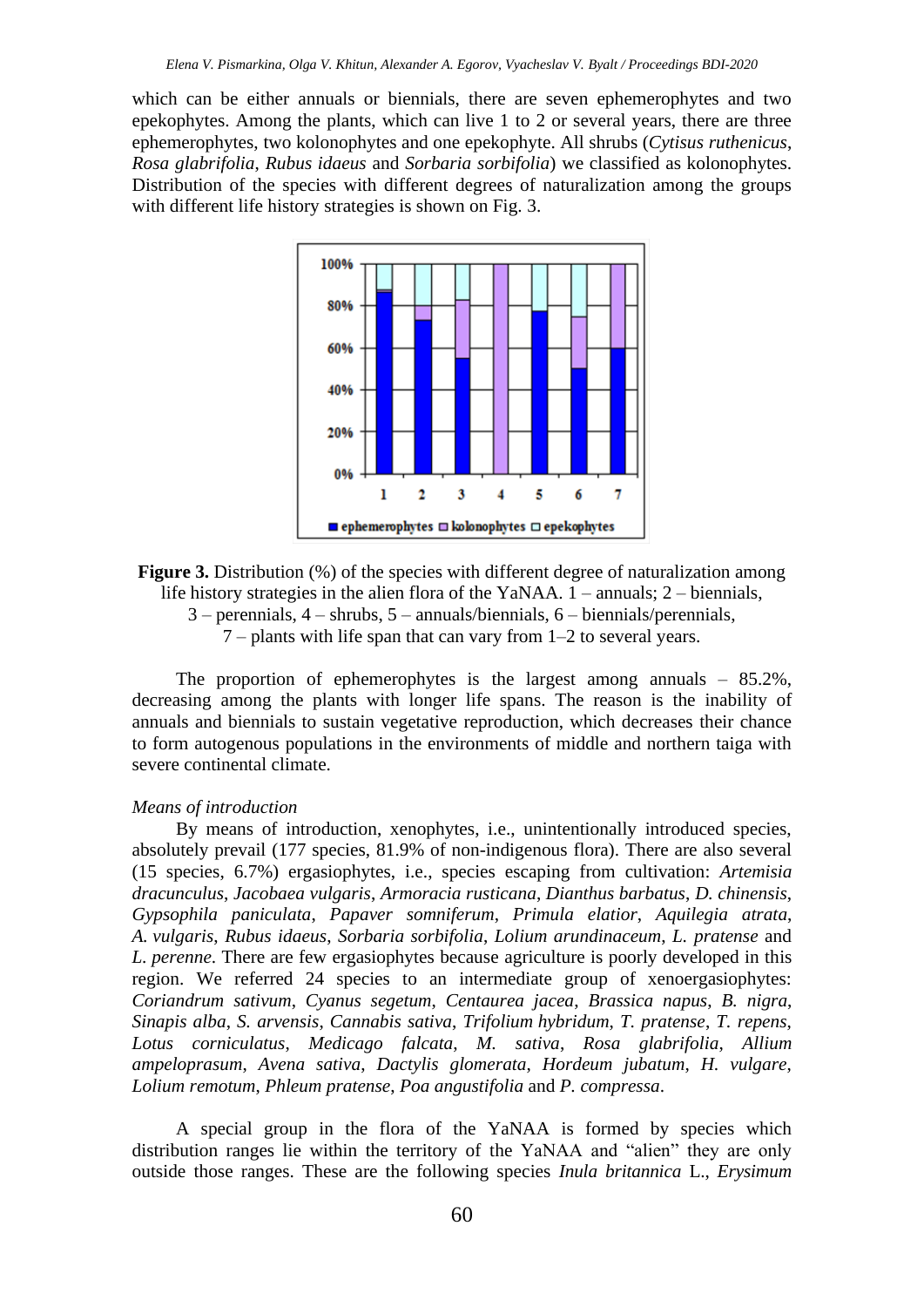*cheiranthoides* L., *Erysimum odoratum* Ehrh., *Silene vulgaris* (Moench) Garcke, *Lathyrus pratensis* L., *Fragaria vesca* L., *Potentilla norvegica* L., *Galium verum* L., *Allium schoenoprasum* L., *A. strictum* Schrad., *Lemna trisulca* L., *Beckmannia eruciformis* (L.) Host, *Calamagrostis epigeios* (L.) Roth, *Phalaris arundinacea* L., *Phragmites australis* (Cav.) Trin. ex Steud., *Poa annua* L. and *P. sublanata* Reverd. In the south and southeast of YaNAA, within the middle taiga subzone, in the Ob River valley, these species grow in the forest and meadow habitats. In the middle and northern part of the region, including peninsulas, they are anthropochores spreading via disturbed sites in settlements and along the roads. We did not include these species in the alien flora.

#### **Conclusion**

After appearing in new localities, alien species gradually adapt to their new environments. In the Western Siberian Arctic and Subarctic, it is still too early to speak about phytopollution and bioinvasions but the monitoring of alien species is a matter of necessity. In the Subarctic towns, there are certain positive effects of non-indigenous species in that they make the urban environment more diverse. Among introduced species, there are ornamental, medicinal, fodder plants and food plants. We did not observe spreading of alien species via slightly disturbed natural habitats comparable with such dissemination in more southerly regions. Regarding non-native species becoming detrimentally invasive, we feel that there is currently no imminent or significant threat.

# **Acknowledgements**

The work was fulfilled within the frames of State tasks and research topics of the Institute Botanical Garden of the Ural Branch of the Russian Academy of Sciences; St. Petersburg State University; Komarov Botanical Institute of the Russian Academy of Sciences, Laboratory of Cartography and Geography of Plants (theme АААА-А19- 119030690002-5). Field surveys were conducted with support from the Department of Science and Innovation of the Yamal-Nenets Autonomous District (grant no. 01-15/4, 25.07.2012) and St. Petersburg State University (IAS\_18.19.883.2017, Pure ID: 49037045).

# **References**

- Afonin AN, Greene SL, Dzyubenko NI, Frolov AN (Eds) (2008) Agroatlas: Interactive Agricultural Ecological Atlas of Russia and Neighboring Countries. Economic Plants and their Diseases, Pests and Weeds. [http://www.agroatlas.ru](http://www.agroatlas.ru/) [Accessed on 30.01.2020]
- Baikov KS (Ed.) (2005) Konspekt flory Sibiri: sosudistyye rasteniya [Synopsis of the Siberia flora: vascular plants]. Science, Novosibirsk, 361 pp. [in Russian].
- Baikov KS (Ed.) (2012) Konspekt flory Aziatskoy Rossii: sosudistyye rasteniya [Synopsis of the Asian Russia flora: vascular plants]. Publishing house of the Siberian Branch of the RAS, Novosibirsk, 640 pp. [in Russian].
- Burda RI (1991) Antropogennaya transformatsiya flory [Anthropogenic transformation of flora]. Naukova Dumka, Kiev, 168 pp. [in Russian].
- Byalt VV, Egorov AA (2019a) Novyye chuzherodnyye vidy sosudistykh rasteniy na poluostrove Yamal [New alien species of vascular plants in Yamal peninsula]. Botanicheskii Zhurnal 104 (7): 1154–1164 [in Russian].<https://doi.org/>[10.1134/](https://doi.org/10.1134/S0006813619070020) [S0006813619070020.](https://doi.org/10.1134/S0006813619070020)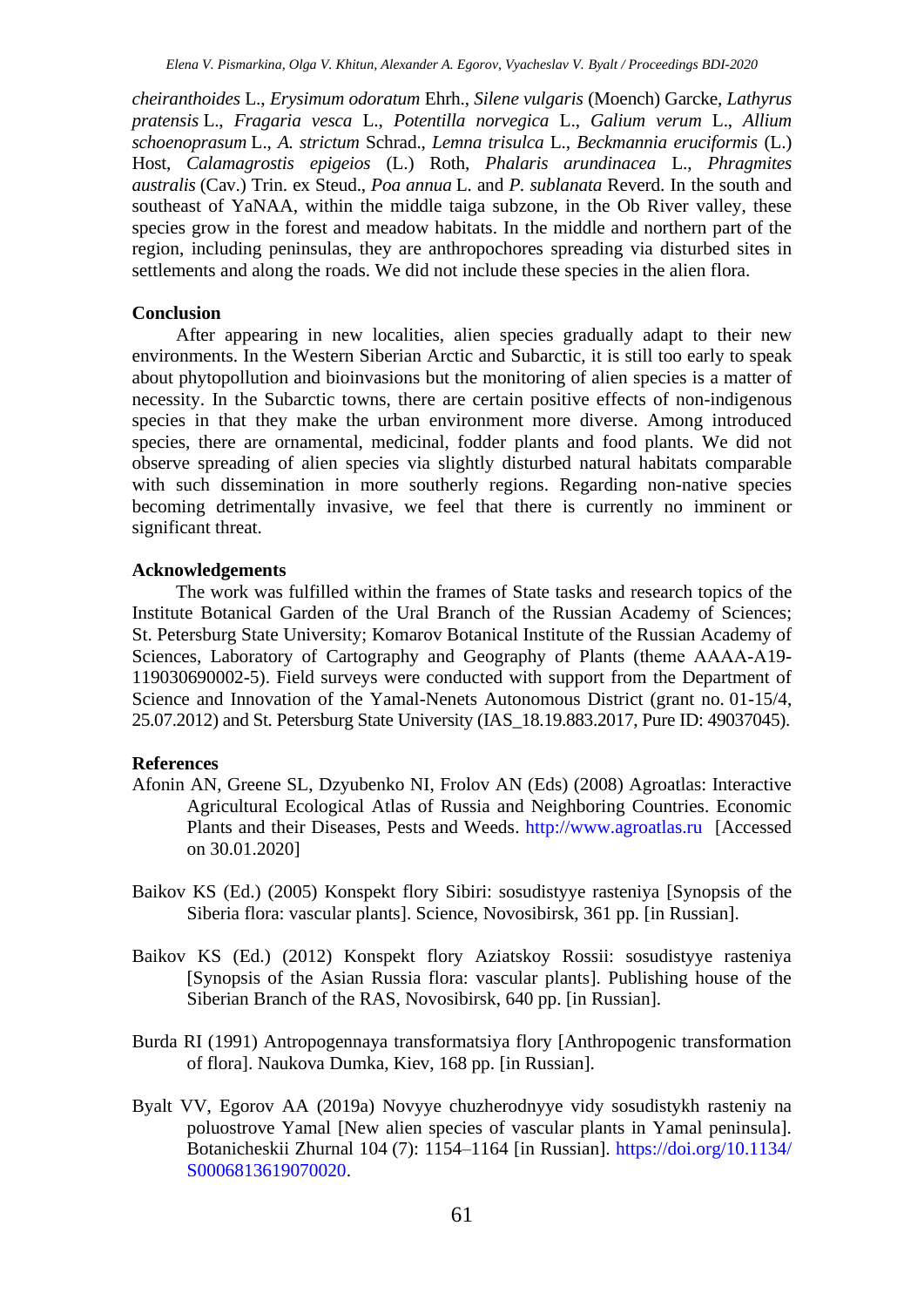- Byalt VV, Egorov AA (2019b) Nakhodki novykh chuzherodnykh vidov sosudistykh rasteniy v Yamalo-Nenetskom avtonomnom okruge (Rossiya) [Records of new alien species of vascular plants in the Yamalo-Nenets Autonomous Region (Russia)]. Turczaninowia 22 (1): 19–25 [in Russian]. [https://doi.org/10.14258/](https://doi.org/10.14258/%20turczaninowia.22.1.2)  [turczaninowia.22.1.2.](https://doi.org/10.14258/%20turczaninowia.22.1.2)
- Byalt VV, Pismarkina EV, Egorov AA (2017) Novyye nakhodki zanosnykh vidov sosudistykh rasteniy v Yamalo-Nenetskom avtonomnom okruge [New records of the alien vascular plant species in the Yamalo-Nenets autonomous district]. Botanicheskii Zhurnal 102 (12): 1663–1680 [in Russian].
- Byalt VV, Egorov AA, Pismarkina EV, Galanina OV (2020) Additions to the flora of northern Asia: alien vascular plant records in the Yamal-Nenets Autonomous District (Russia). Check List 16 (1): 137–153. [https://doi.org/10.15560/16.1.137.](https://doi.org/10.15560/16.1.137)
- Dorogostayskaya EV (1972) Sornyye rasteniya Kraynego severa SSSR [Weed plants in the far north of the USSR]. Nauka, Leningrad, 172 pp. [in Russian].
- GBIF.org (2020a) GBIF Occurrence Download <https://doi.org/10.15468/dl.j33nb4> [Accessed on 18.08.2020]
- GBIF.org (2020b) GBIF Occurrence Download <https://doi.org/10.15468/dl.t9y3yf> [Accessed on 18.08.2020]
- GBIF.org (2020c) GBIF Occurrence Download <https://doi.org/10.15468/dl.s8nq5n> [Accessed on 18.08.2020]
- Ignatov MS, Makarov VV, Chichev AV (1990) Konspekt flory adventivnykh rasteniy Moskovskoy oblasti [Check-list of the flora of alien plants of the Moscow region]. In: Skvortsov AK (Ed.) Floristicheskiye issledovaniya v Moskovskoy oblasti [Floristic research in the Moscow region]. Science, Moscow, 5–105 [in Russian].
- Ishbirdin AR, Ishbirdina LM, Khusainov AF (1996) O nekotoryh zakonomernostyah flory i rastitelnosti naselennykh punktov severa Zapadnoy Sibiri [On some regularities in flora and vegetation of settlements in the north of Western Siberia]. In: Vilchek GE, Sumina OI, Tishkov AA (Eds) Flora antropogennyh mestoobitanij Severa [Flora of anthropogenic habitats of the North]. Institute of Geography Russian Academy of Sciences, Moscow, 79–97 [in Russian].
- Khozyainova NV (2007) Flora i rastitelnost severnoy taygi Purovskogo rayona Tyumenskoy oblasti (sever Zapadnoy Sibiri) [Flora and vegetation of the northern taiga of the Purovsky district of the Tyumen region (north of Western Siberia)]. Bulletin of Ecology, Forestry and Landscape Studies 8: 27–50 [in Russian].
- Knyazev MS, Morozova LM, Shurova EA (2006) Floristic list of vascular plants. In: Gorchakovsky PL (Ed.) Plant cover and vegetable resources of the Polar Urals. Ural University Press, Ekaterinburg, 42–159 [in Russian].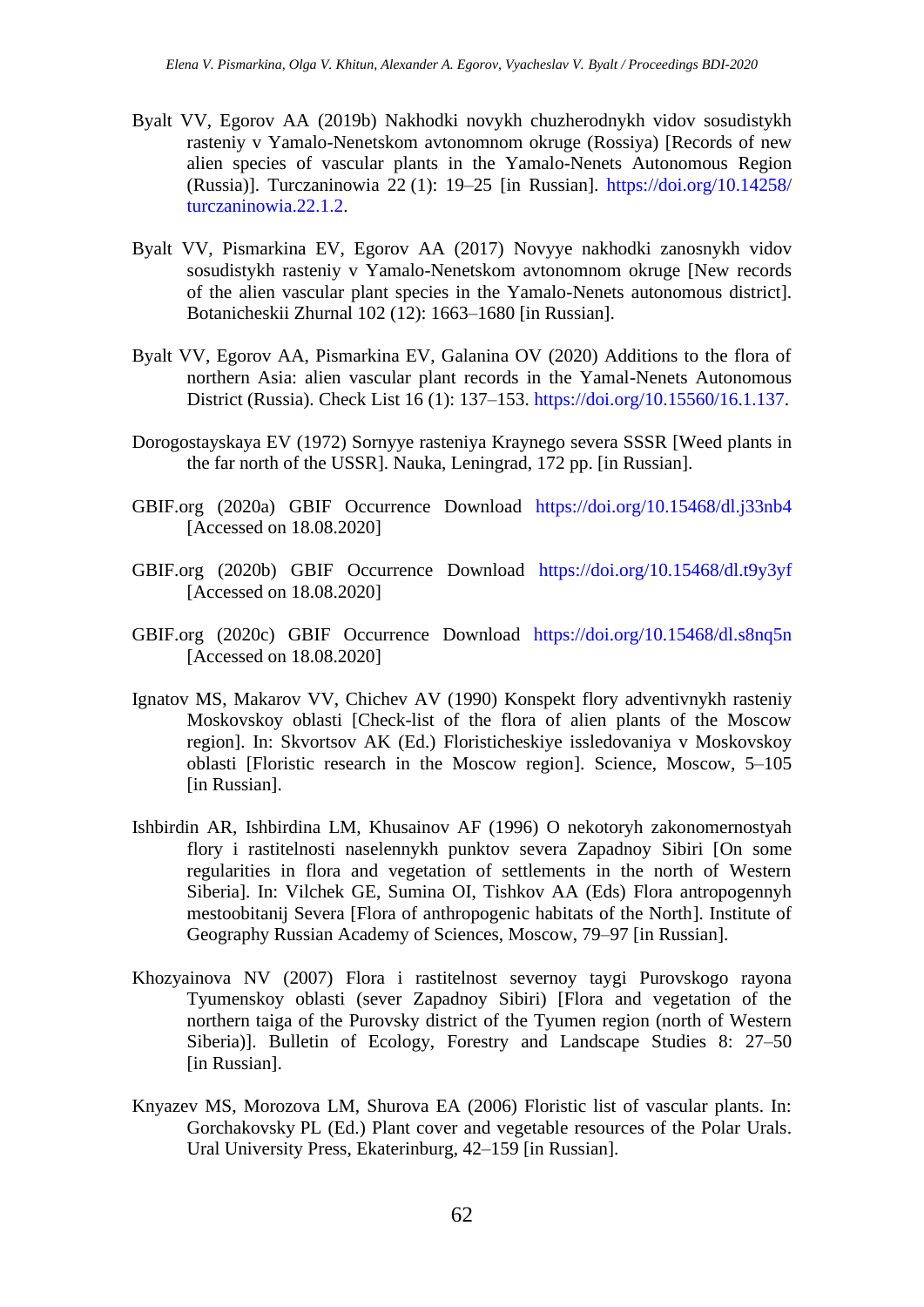- Krasnoborov IM, Malyschev LI, Peschkova GA, Polozhii AV, Skvortzov AK, Yurtsev ВA (Eds) (1987–1997) Flora Sibiri [Flora of Siberia]. Vol. 1–13. Nauka, Novosobirsk [in Russian].
- Krylov PN (1927–1964) Flora Zapadnoy Sibiri. Rukovodstvo k opredeleniyu zapadnosibirskikh rasteniy [Flora of Western Siberia: definition instruction of Western Siberian Plants]. Vol. 1–12. Tomsk [in Russian].
- Larin SI (Ed.) (2004) Atlas Yamalo-Nenetskogo avtonomnogo okruga [Atlas of the Yamal-Nenets autonomous area]. Omsk cartographic factory, Omsk, 304 pp. [in Russian].
- Malyschev LI, Peschkova GA, Baikov GA (Eds) (2003) Flora Sibiri: Dopolneniya i ispravleniya, alfavitnyye ukazateli [Flora of Siberia: Additions and corrections. Alphabetical indexes]. Vol. 14. Nauka, Novosibirsk, 188 pp. [in Russian].
- Mayorov SR, Bochkin VD, Nasimovich YuA, Shcherbakov AV (2012) Adventivnaya flora Moskvy i Moskovskoy oblasti [Adventive flora of the Moscow and Moscow region]. KMK Publishing House, Moscow, 412 pp. [in Russian].
- Neshataev VYu, Potokin AF, Tomaeva IF, Egorov AA, Dobrysh AA, Chernjadeva IV, Potemkin AD (2002). Rastitelnost, flora i pochvy Verhnee-Tazovskogo gosudarstvennogo zapovednika [Vegetation, flora and soil of Upper Taz reserve]. Saint-Petersburg, 154 pp. [in Russian].
- Pismarkina EV (2014a) Kratkiy ocherk floristicheskikh issledovaniy v Yamalo-Nenetskom avtonomnom okruge [Brief article of floristic studies in the Yamal-Nenets Autonomous Area]. Scientific Bulletin of the Yamalo-Nenets Autonomous Area 4 (85): 58–65 [in Russian].
- Pismarkina EV (2014b) Nakhodki zanosnykh vidov sosudistykh rasteniy na poluostrove Yamal [Records of alien vascular plants on Yamal peninsula]. Bulletin of Moscow Society of Naturalists. Biological series 119 (3): 75–76 [in Russian].
- Pismarkina E (2018–2019). Vascular Plants of the Yamalo-Nenets Autonomous Okrug. In: Plantarium: open on-line atlas and key to plants and lichens of Russia and neighboring countries. 2007–2020. [https://www.plantarium.ru/page/flora/id/](https://www.plantarium.ru/page/flora/id/%201085.html/)  [1085.html/](https://www.plantarium.ru/page/flora/id/%201085.html/) [Accessed on 15.07.2020]
- Pismarkina EV (2019) Nakhodki chuzhezemnykh vidov sosudistykh rasteniy v gorode Nadym (Yamalo-Nenetskiy avtonomnyy okrug, Rossiya) [Records of alien species of vascular plants in the Nadym town (Yamalo-Nenets Autonomous okrug, Russia)]. Proceedings of the Mordovia state nature reserve 23: 233–238 [in Russian].
- Pismarkina EV, Bystrushkin AG (2019) Novyye nakhodki chuzherodnykh vidov sosudistykh rasteniy v Yamalo-Nenetskom avtonomnom okruge (Rossiya) [New findings of alien species of vascular plants in the Yamalo-Nenets autonomous region (Russia)]. Phytodiversity of Eastern Europe 13 (1): 107–113 [in Russian]. [https://doi.org/10.24411/2072-8816-2019-10043.](https://doi.org/10.24411/2072-8816-2019-10043)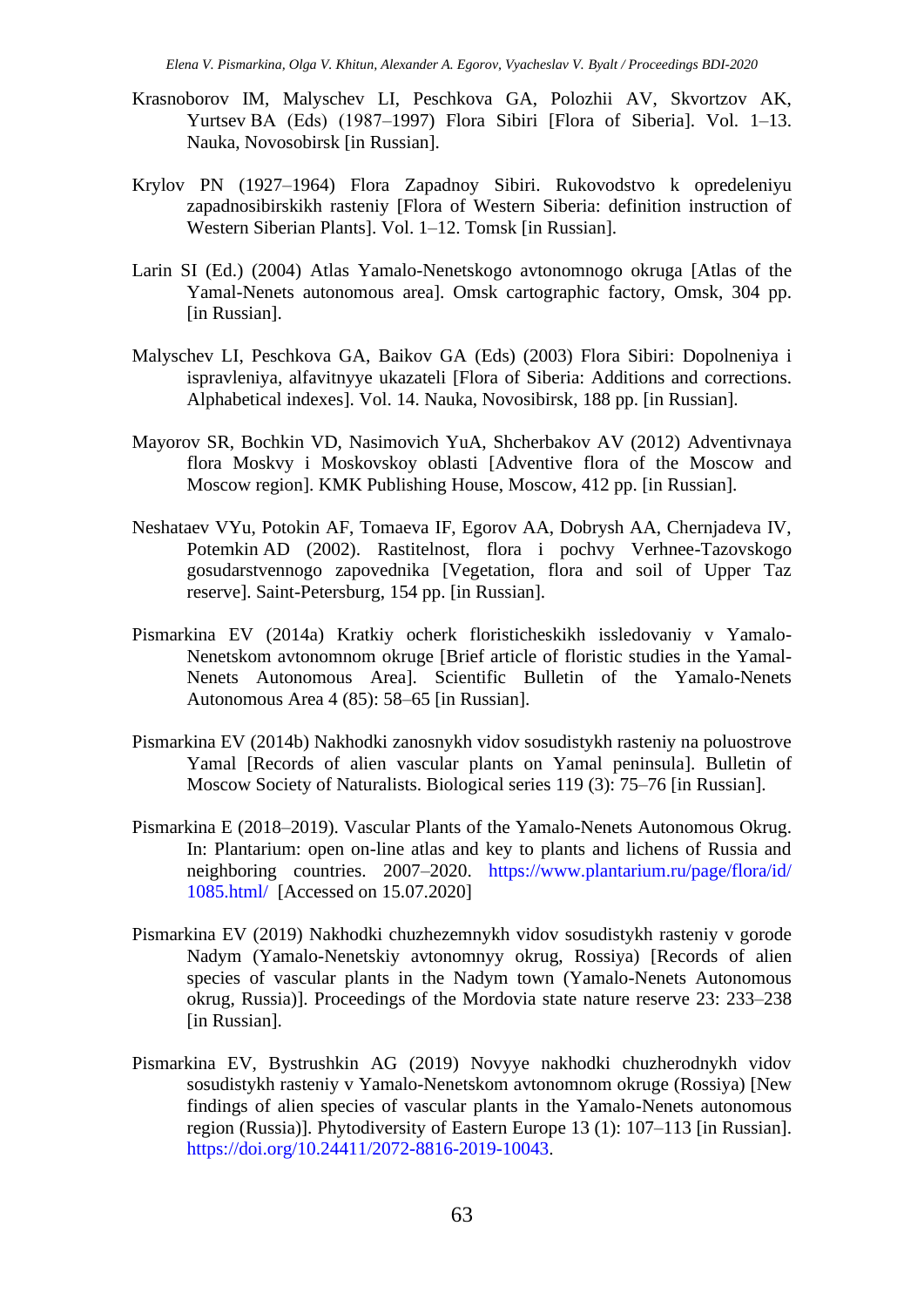- Pismarkina EV, Bystrushkin AG (2020) Nakhodki chuzherodnykh vidov sosudistykh rasteniy v Yamalo-Nenetskom avtonomnom okruge (Rossiya) [Records of alien species of vascular plants in the Yamal-Nenets Autonomous Area (Russia)]. Turczaninowia 23 (2): 16–26 [in Russian]. [https://doi.org/10.14258/](https://doi.org/10.14258/%20turczaninowia.23.2.3)  [turczaninowia.23.2.3.](https://doi.org/10.14258/%20turczaninowia.23.2.3)
- Pismarkina EV, Khitun OV (2019) Chuzherodnyye vidy rasteniy v Yamalo-Nenetskom avtonomnom okruge (Rossiya): dopolneniya k flore [Alien plant species in the Yamalo-Nenets Autonomous Region (Russia): additions to the flora]. Turczaninowia 22 (1): 26–34 [in Russian]. [https://doi.org/10.14258/](https://doi.org/10.14258/%20turczaninowia.22.1.3)  [turczaninowia.22.1.3.](https://doi.org/10.14258/%20turczaninowia.22.1.3)
- Pismarkina EV, Byalt VV, Egorov AA, Khitun OV, Shcherbakov AV, Bystrushkin AG (2018) Materialy k izucheniyu flory sosudistykh rasteniy Yamalo-Nenetskogo avtonomnogo okruga (Rossiya) [Materials for the study of the flora of vascular plants of Yamalo-Nenets autonomous district (Russia)]. In: Budantsev AL (Ed.) The botany in the world around us. Fourteenth Congress of the Russian Botanical Society, Makhachkala, June 2018. Vol. 1. ALEF, Makhachkala, 178–180 [in Russian].
- Pismarkina EV, Byalt VV, Egorov AA (2019) Nakhodki chuzherodnykh vidov sosudistykh rasteniy v Yamalo-Nenetskom avtonomnom okruge (Rossiya) [Records of alien vascular plants in the Yamalo-Nenets autonomous district (Russia)]. Transactions of Karelian research centre of Russian academy of Science 1: 75–84 [in Russian]. [https://doi.org/10.17076/bg762.](https://doi.org/10.17076/bg762)
- POWO (2019). Plants of the World Online. Facilitated by the Royal Botanic Gardens, Kew. <http://www.plantsoftheworldonline.org/> [Accessed on 17.08.2020]
- Rebristaya OV (2013) Flora poluostrova Yamal: sovremennoye sostoyaniye i istoriya formirovaniya [Flora of the Yamal Peninsula. Modern state and history of the formation]. Publishing house of SPbSTU "LETI", Saint-Petersburg, 312 pp. [in Russian].
- Scherbakov AV, Mayorov SR (2006) inventarizatsiya flory i osnovy gerbarnogo dela: metodicheskie rekomendacii [Inventory of flora and herbarium foundations: guidelines]. KMK Publishing House, Moscow, 50 pp. [in Russian].
- Schroeder FG (1969) Zur Klassifizierung der Antropochoren. Vegetatio 16 (5–6): 225–238.
- Titov YuV, Potokin AF (2001) Rastitelnost poimy reki Taz [Vegetation of the Taz river floodplain]. Surgut State University, Surgut, 141 pp. [in Russian].
- Tolmachev AI (Ed.) (1960–1987) Arkticheskaya flora SSSR [Arctic flora of the USSR]. Vol. 1–10. Nauka, Leningrad [in Russian].
- Trotsenko GV (1990) Sinantropizatsiya flory g. Labytnangi [Synanthropization of the flora of the town of Labytnangi]. In: Gorchakovsky PL (Ed.) Struktura, produktivnost i dinamika rastitelnogo pokrova [Structure, productivity and dynamics of vegetation cover]. Ural Branch of the Academy of Sciences of the USSR, Sverdlovsk, 101–110 [in Russian].